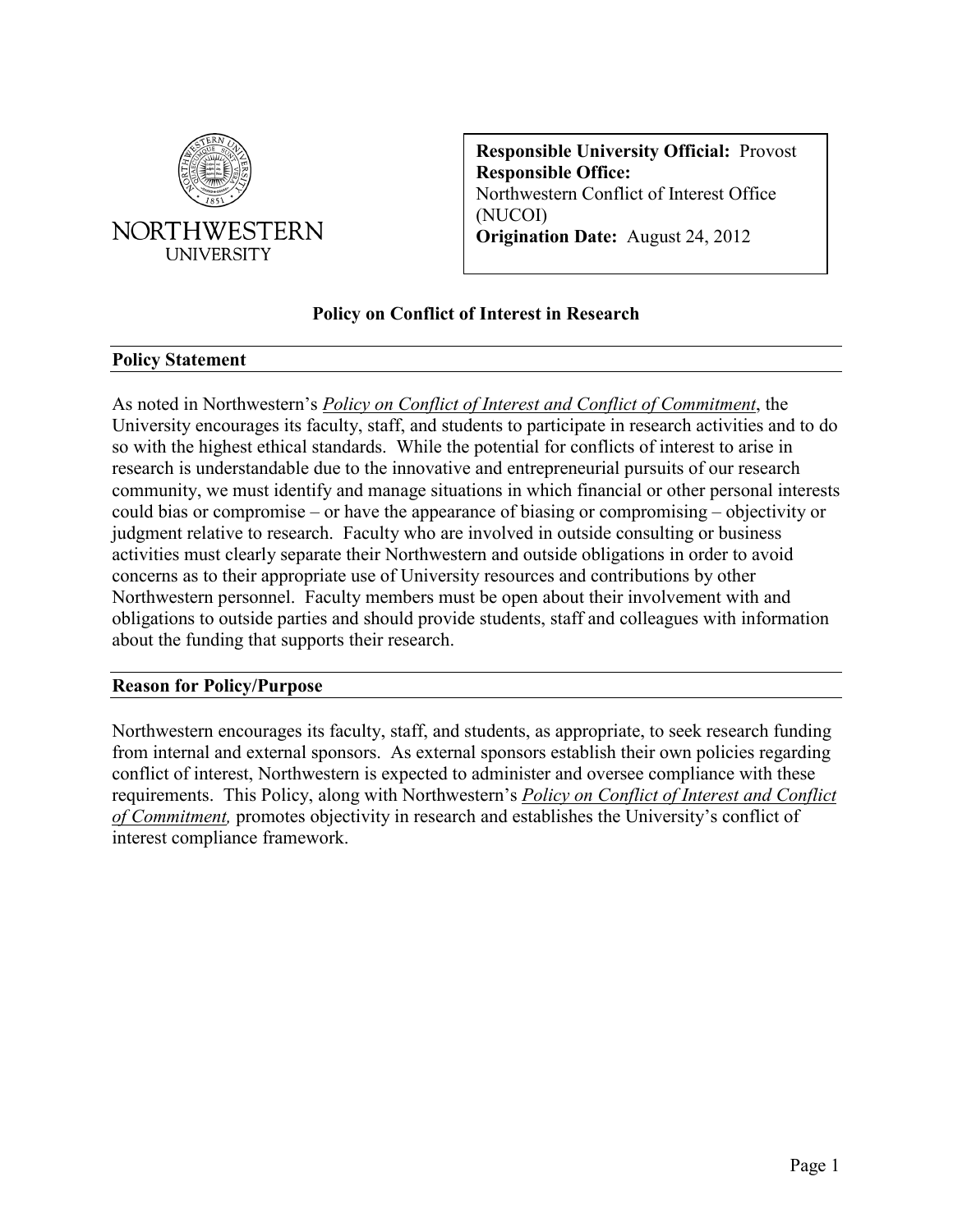# <span id="page-1-0"></span>**Who Approved This Policy**

Provost Executive Vice President Vice President for Research

# <span id="page-1-1"></span>**Who Needs to Know This Policy**

Faculty, Staff and all other members of the Northwestern's research community

# <span id="page-1-2"></span>**Website Address for This Policy**

Website:<https://www.northwestern.edu/coi/policy/index.html>

#### <span id="page-1-3"></span>**Contacts**

If you have any questions with regards to the policy or procedures e-mail: [nucoi@northwestern.edu](mailto:nucoi@northwestern.edu)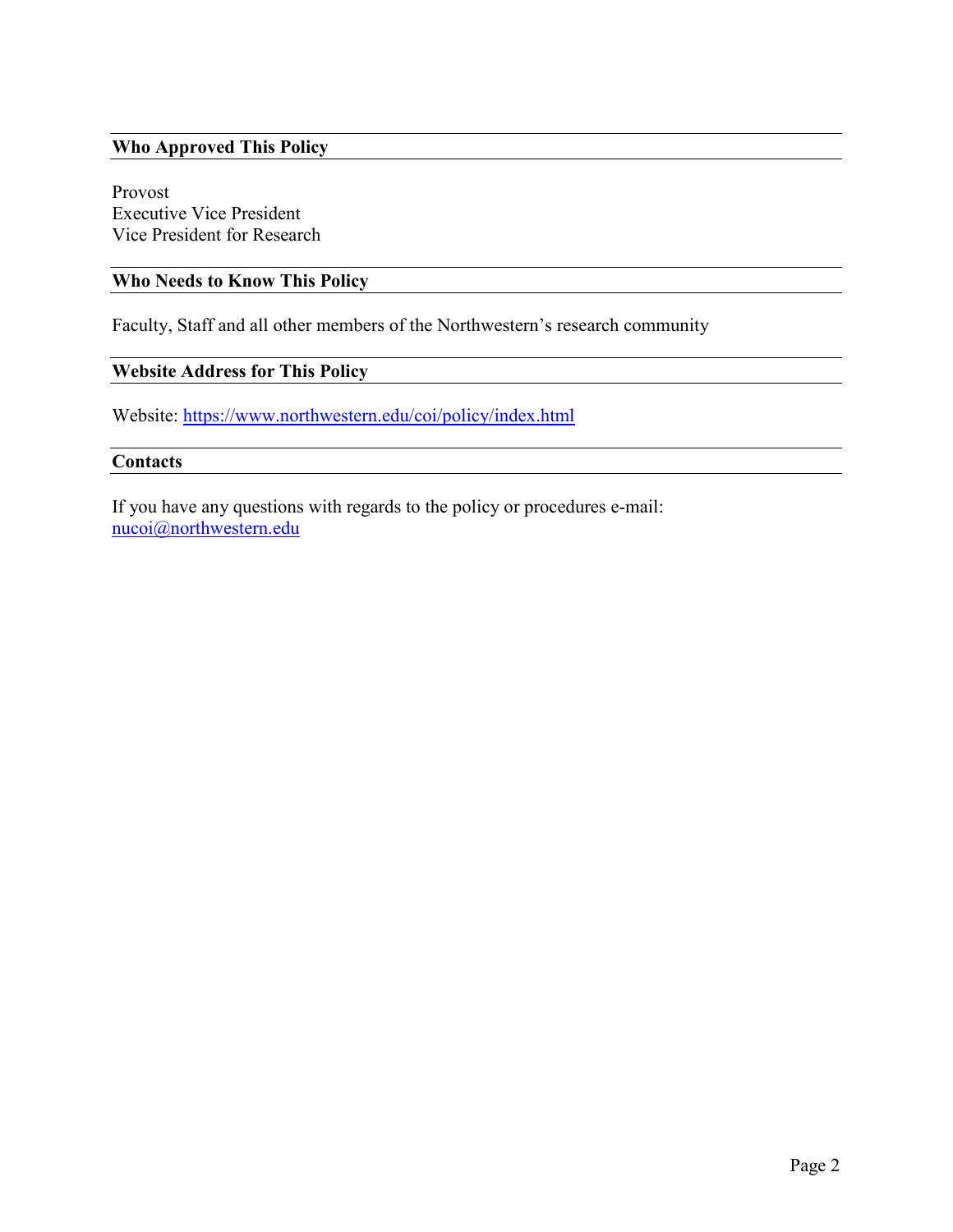| <b>Table of Contents</b> |  |  |
|--------------------------|--|--|
|                          |  |  |
|                          |  |  |
|                          |  |  |
|                          |  |  |
|                          |  |  |
|                          |  |  |
|                          |  |  |
|                          |  |  |
| 1.0                      |  |  |
| 2.0                      |  |  |
| 3.0                      |  |  |
| 4.0                      |  |  |
| 5.0                      |  |  |
| 6.0                      |  |  |
| 7.0                      |  |  |
| 8.0                      |  |  |
| 9.0                      |  |  |
| 10.0                     |  |  |
| 11.0                     |  |  |
| 12.0                     |  |  |
| 13.0                     |  |  |
|                          |  |  |
|                          |  |  |
|                          |  |  |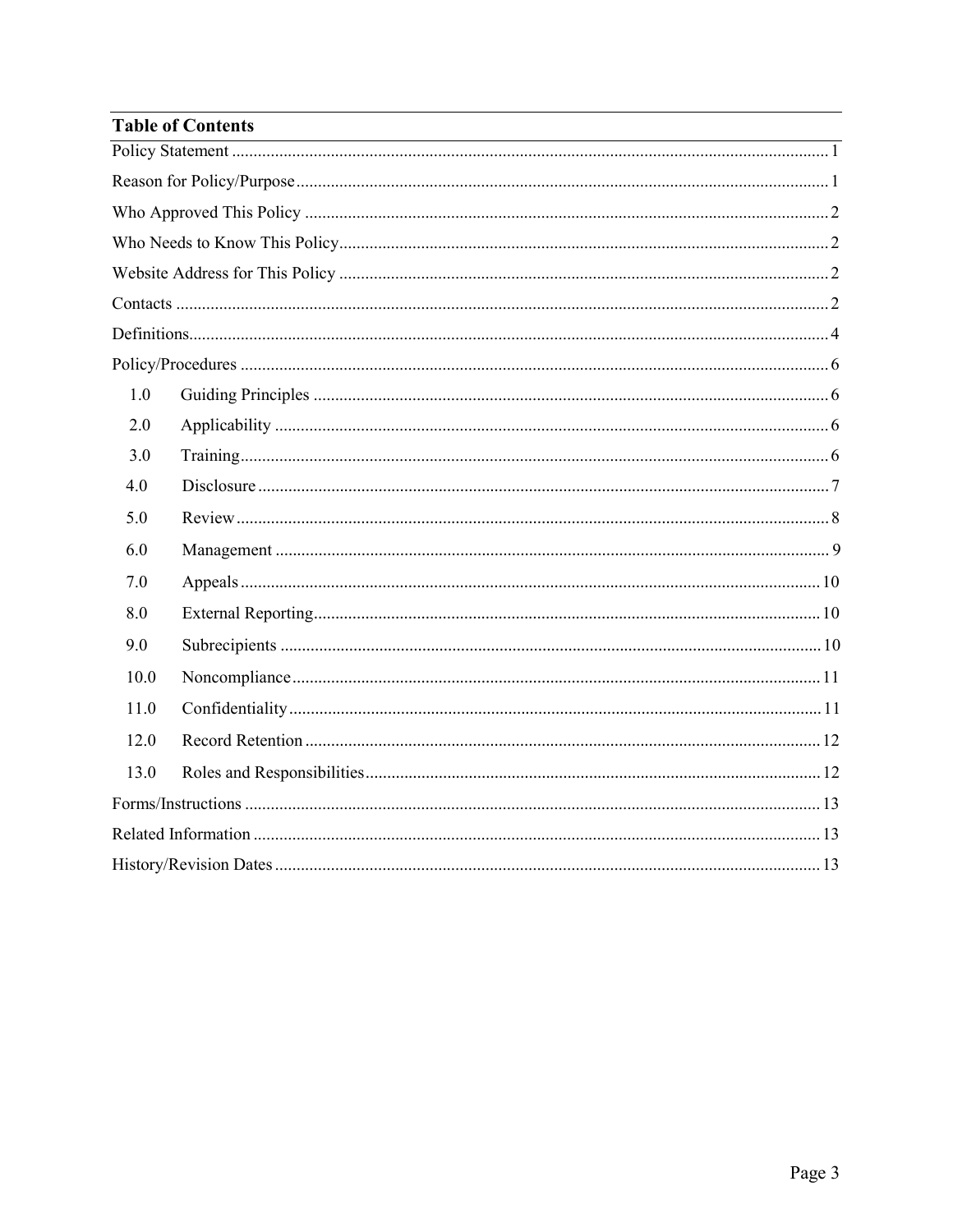# <span id="page-3-0"></span>**Definitions**

All definitions used in the *[Policy on Conflict of Interest and Conflict of Commitment](https://www.northwestern.edu/coi/docs/core_coi_policy.pdf)* also apply to this Policy, along with those listed below, which specifically apply to this *Policy on Conflict of Interest in Research*:

**Entity**: An Entity is an external business, company, or other such organization, and includes (but is not limited to) any partnership, corporation, limited liability corporation, unincorporated association, or other institution or organization, whether for-profit, academic, or professional.

**Financial Conflict of Interest:** A Financial Conflict of Interest exists when Northwestern, through its designated official(s), reasonably determines that an Investigator's Significant Financial Interest is related to a funded research project and could directly and significantly affect the design, conduct or reporting of the funded research, or present the appearance thereof.

**Immediate Family Member**: Immediate Family Member includes an Investigator's spouse, domestic or civil union partner, and dependent children.

**Institutional Responsibilities**: Institutional Responsibilities include professional activities that relate to an Investigator's responsibilities on behalf of Northwestern, such as research, teaching, institutional committee memberships, professional practice, and administrative activities and responsibilities for Northwestern.

**Investigator**: Investigator includes anyone responsible for the design, conduct, or reporting of research, regardless of title or position, and their Immediate Family Members.

**Significant Financial Interest:** A Significant Financial Interest includes an external financial interest consisting of one or more of the following interests of an Investigator (and those of the Investigator's Immediate Family Members) *related to their Institutional Responsibilities*, when combined for the 12 months preceding the disclosure date, from a single Entity:

| <b>Nature of Significant Financial Interest</b>                                                | <b>Disclosure Threshold</b>   |
|------------------------------------------------------------------------------------------------|-------------------------------|
| Remuneration, compensation, and/or other payments for<br>services (e.g., consulting, speaking) | Exceeds $$5,0001$             |
| Equity interests in a publicly-traded Entity                                                   | Exceeds \$5,000               |
| Equity interests in a non-publicly-traded Entity (e.g., a start-up $0 / Any$<br>company)       |                               |
| Intellectual property rights and interests                                                     | Exceeds $$5,0001$             |
| Sponsored or reimbursed travel                                                                 | Exceeds $$5,000$ <sup>1</sup> |

*Disclosure of sponsored or reimbursed travel applies to PHS funded researchers only*

<span id="page-3-1"></span><sup>&</sup>lt;sup>1</sup> Investigators whose primary appointment is in the Feinberg School of Medicine (FSM) are subject to a zero dollar disclosure threshold for remuneration, intellectual property interests, and sponsored or reimbursed travel, meaning that regardless of the \$5,000 remuneration disclosure threshold identified above, FSM faculty must report any remuneration, intellectual property interests, or sponsored or reimbursed travel greater than zero.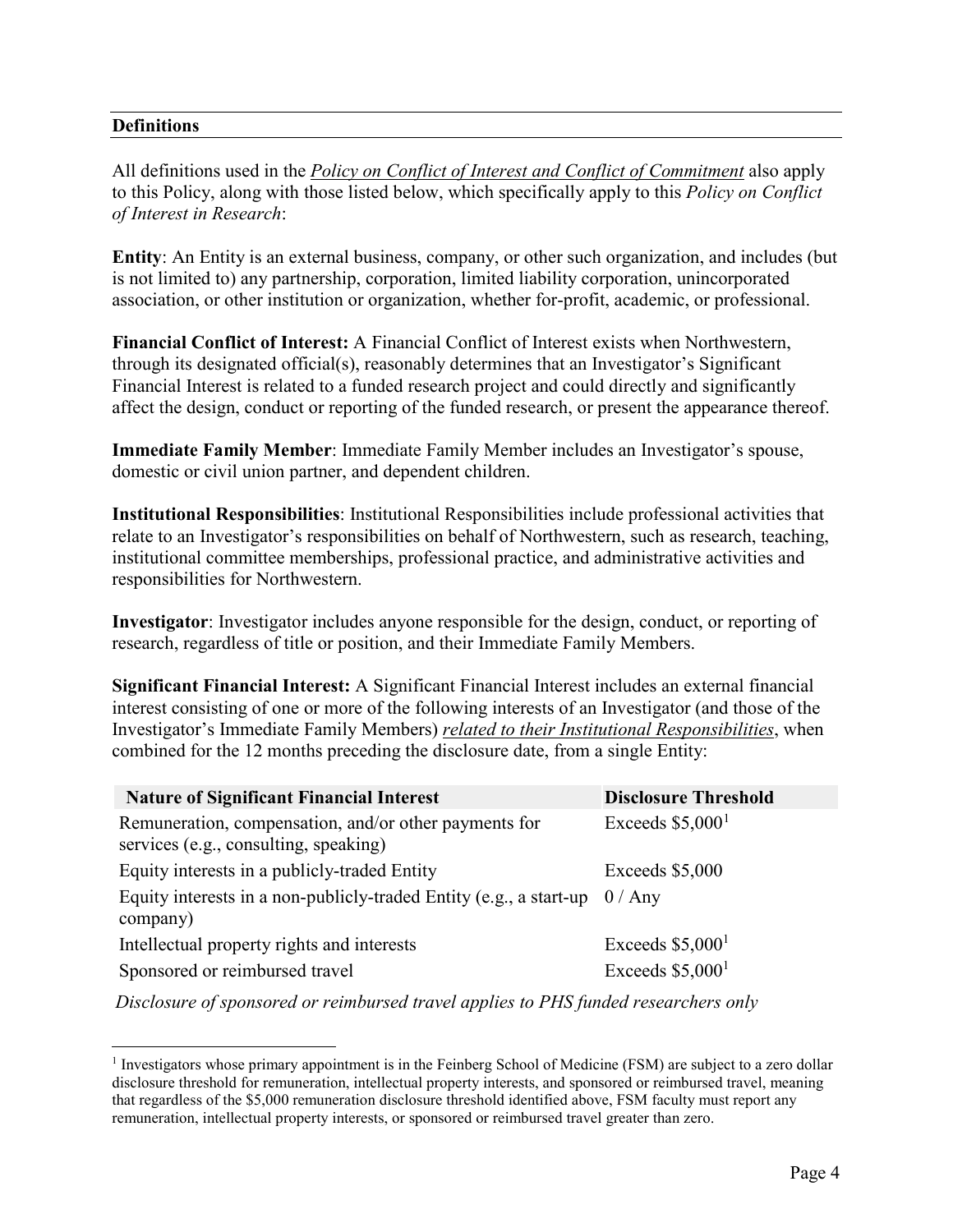### Significant Financial Interests do **NOT** include:

- (1) Salary, royalties or other remuneration paid by Northwestern to the Investigator if the Investigator is currently employed or otherwise appointed by the University;
- (2) Intellectual property rights assigned to Northwestern and agreements to share in royalties related to such rights;
- (3) Equity interests through investment vehicles, such as mutual funds and retirement accounts, as long as the Investigator does not directly control the investment decisions made in these vehicles;
- (4) Income from seminars, lectures or teaching engagements sponsored by a U.S. federal, state or local government agency, a qualifying institution of higher education, an academic teaching hospital, a medical center or a research institute that is affiliated with a qualifying institution of higher education<sup>[2](#page-4-0)</sup>;
- (5) Income from service on advisory committees or review panels for a U.S. federal, state or local government agency, a qualifying institution of higher education, an academic teaching hospital, a medical center or a research institute that is affiliated with a qualifying institution of higher education; or
- (6) Sponsored or reimbursed travel sponsored or paid by a U.S. federal, state or local government agency, a qualifying institution of higher education, an academic teaching hospital, a medical center or a research institute that is affiliated with a qualifying institution of higher education.

**Subrecipient**: For the purposes of this Policy, a Subrecipient is a legal entity that receives a Subcontract from a pass-through entity to carry out a portion of a sponsored program. A Subrecipient has responsibility for programmatic decision making; has its performance measured in relation to whether objectives of a programmatic scope of work were met; and is responsible for adherence to applicable sponsored program requirements specified in the sponsored award, as opposed to providing routine goods or services for the benefit of the pass-through entity.

<span id="page-4-0"></span><sup>&</sup>lt;sup>2</sup> Qualifying institutions of higher education are institutions within the United States, among other requirements as defined in [20 U.S.C. 1001\(a](https://www.govinfo.gov/content/pkg/USCODE-2012-title20/html/USCODE-2012-title20-chap28-subchapI.htm)).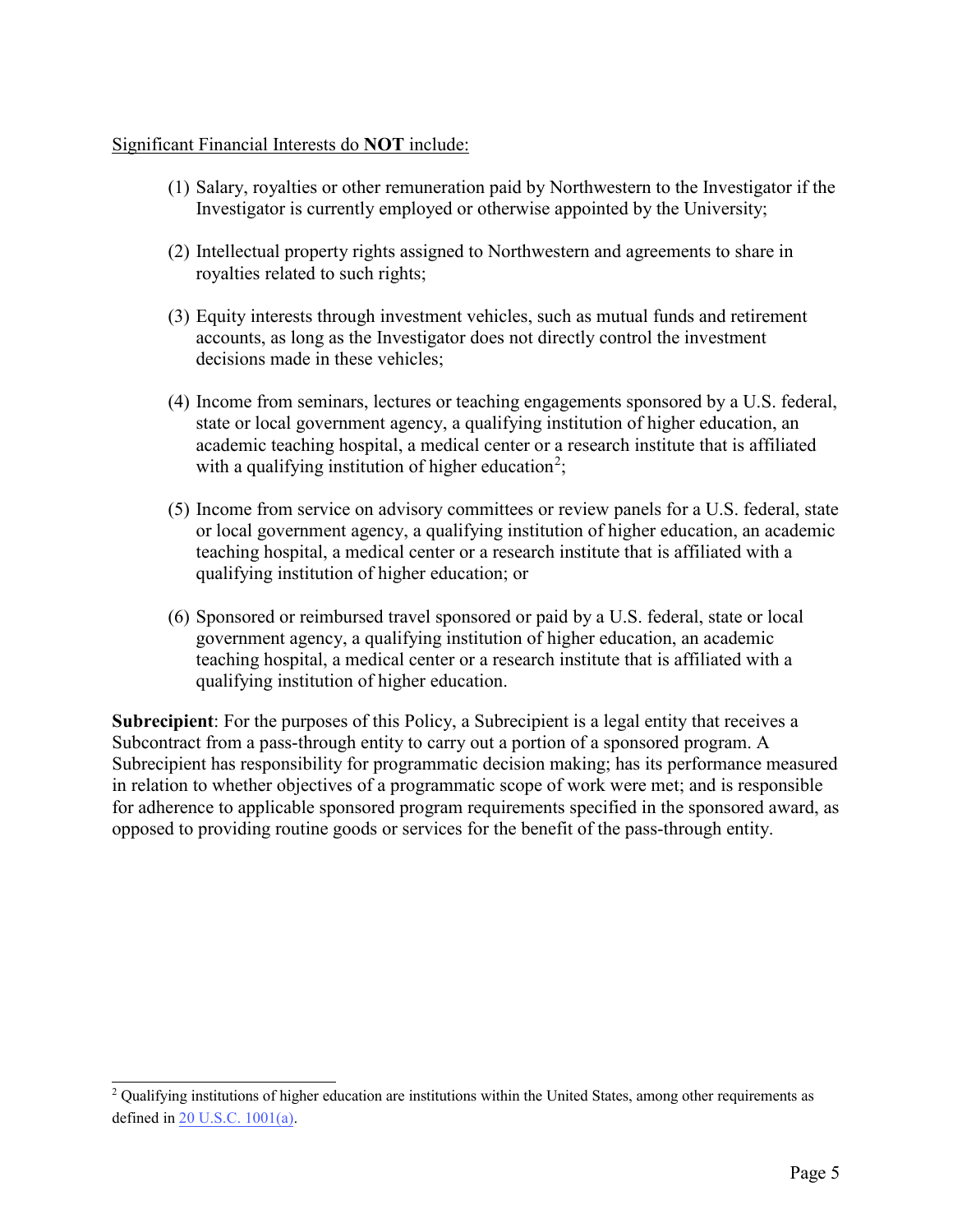# <span id="page-5-0"></span>**Policy/Procedures**

### <span id="page-5-1"></span>1.0 Guiding Principles

Northwestern, and external research sponsors, seek to promote objectivity in research by establishing standards that provide a reasonable expectation that the design, conduct and reporting of research will be free from bias resulting from financial interests.

# <span id="page-5-2"></span>2.0 Applicability

Investigators who submit applications for research funding to any federal or industry sponsors, or other sponsors that have conflict of interest requirements, and/or Investigators engaged in research involving human research participants, regardless of funding source, are subject to the training, disclosure, review, and management requirements of this Policy unless otherwise specified in this Policy. Investigators funded by the Public Health Service (PHS) and/or other agencies that abide by PHS COI regulations are subject to additional requirements as specified in this Policy.

Faculty and Staff must also comply with Northwestern's *[Policy on Conflict of Interest and](https://www.northwestern.edu/coi/docs/core_coi_policy.pdf)  [Conflict of Commitment.](https://www.northwestern.edu/coi/docs/core_coi_policy.pdf)* 

To the extent that any external sponsor's standards are more stringent than this Policy or the Northwestern's *[Policy on Conflict of Interest and Conflict of Commitment](https://www.northwestern.edu/coi/docs/core_coi_policy.pdf)*, the sponsor's requirements will take precedence.

### <span id="page-5-3"></span>3.0 Training

Investigators involved in research funded by sponsors subject to this Policy must complete required conflict of interest training before engaging in research and every four years thereafter. Northwestern may require training more frequently than every four years if there is a substantive conflict of interest Policy change or specific instances of noncompliance.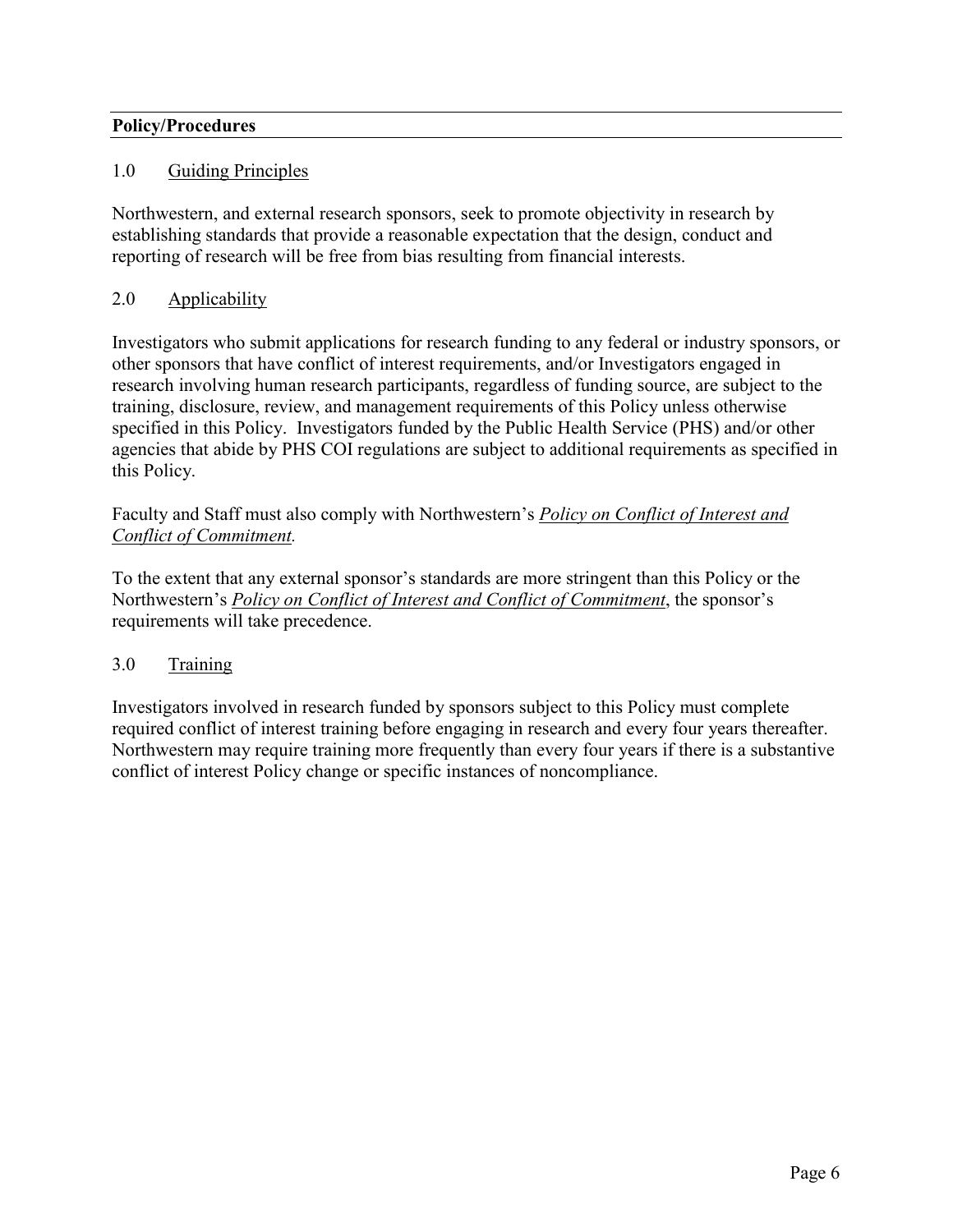### <span id="page-6-0"></span>4.0 Disclosure

### 4.1 What Must Be Disclosed?

Investigators are required to disclose any Significant Financial Interests that reasonably appear to be related to the Investigator's Institutional Responsibilities. For the purposes of this Policy, a Significant Financial Interest includes an external financial interest consisting of one or more of the following interests of an Investigator (and those of the Investigator's Immediate Family Members), related to their Institutional Responsibilities, when combined for the 12 months preceding the disclosure date, from a single Entity:

| <b>Nature of Significant Financial Interest</b>                                                                   | <b>Disclosure Threshold</b> |
|-------------------------------------------------------------------------------------------------------------------|-----------------------------|
| Remuneration, compensation, and/or other payments for Exceeds $$5,000^3$<br>services (e.g., consulting, speaking) |                             |
| Equity interests in a publicly-traded Entity                                                                      | Exceeds \$5,000             |
| Equity interests in a non-publicly-traded Entity (e.g., a<br>start-up company)                                    | 0 / Any                     |
| Intellectual property rights and interests                                                                        | Exceeds $$5,000^3$          |
| Sponsored or reimbursed travel                                                                                    | Exceeds $$5,000^3$          |

*Disclosure of sponsored or reimbursed travel applies to PHS-funded researchers only*

#### Significant Financial Interests do **NOT** include:

- (1) Salary, royalties or other remuneration paid by Northwestern to the Investigator if the Investigator is currently employed or otherwise appointed by the University;
- (2) Intellectual property rights assigned to Northwestern and agreements to share in royalties related to such rights;
- (3) Equity interests through investment vehicles, such as mutual funds and retirement accounts, as long as the Investigator does not directly control the investment decisions made in these vehicles;
- (4) Income from seminars, lectures or teaching engagements sponsored by a U.S. federal, state or local government agency, a qualifying institution of higher education, an academic teaching hospital, a medical center or a research institute that is affiliated with a qualifying institution of higher education<sup>[4](#page-6-2)</sup>;
- (5) Income from service on advisory committees or review panels for a U.S. federal,

<span id="page-6-1"></span><sup>&</sup>lt;sup>3</sup> Investigators whose primary appointment is in the Feinberg School of Medicine (FSM) are subject to a zero dollar disclosure threshold for remuneration, intellectual property interests, and sponsored or reimbursed travel, meaning that regardless of the \$5,000 remuneration disclosure threshold identified above, FSM faculty must report any remuneration, intellectual property interests, or sponsored or reimbursed travel greater than zero.

<span id="page-6-2"></span><sup>4</sup> Qualifying institutions of higher education are institutions within the United States, among other requirements as defined in [20 U.S.C. 1001](https://www.govinfo.gov/content/pkg/USCODE-2012-title20/html/USCODE-2012-title20-chap28-subchapI.htm)(a).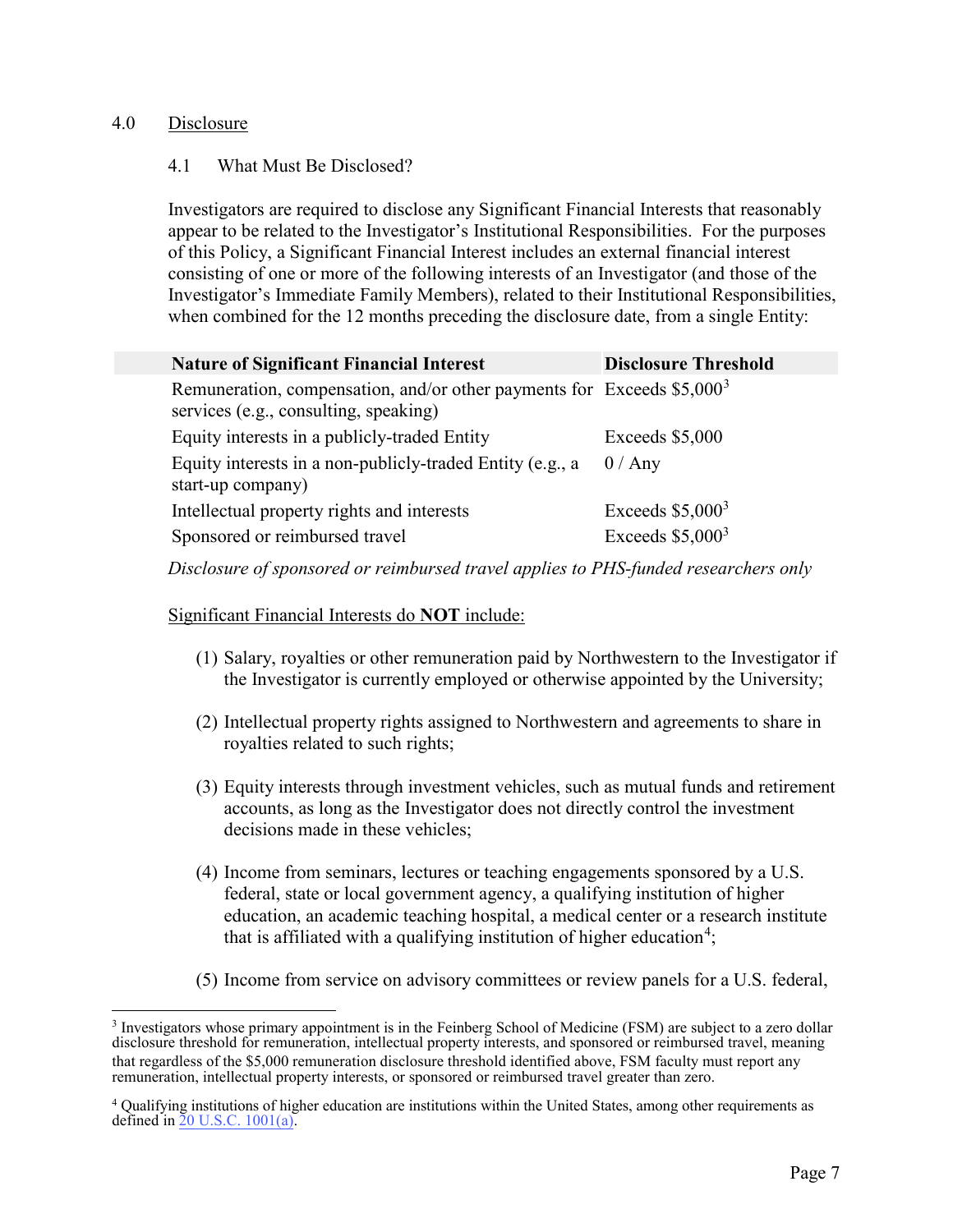state or local government agency, a qualifying institution of higher education, an academic teaching hospital, a medical center or a research institute that is affiliated with a qualifying institution of higher education; or

(6) Sponsored or reimbursed travel sponsored or paid by a U.S. federal, state or local government agency, a qualifying institution of higher education, an academic teaching hospital, a medical center or a research institute that is affiliated with a qualifying institution of higher education.

# 4.2 Who Must Disclose?

Any individual responsible for the design, conduct, or reporting of research covered under this Policy, regardless of title or position, is an Investigator and must satisfy the requirements of this Policy. For purposes of this Policy, individuals meeting the definition of Investigator may include faculty, staff, postdoctoral and clinical fellows, graduate students, and/or others who assume independent responsibility for the design, conduct, or reporting of research covered under this Policy. The Principal Investigator is responsible for designating which individuals involved in specific research activities meet the definition of Investigator.

# 4.3 When is Disclosure Required?

Investigators must disclose Significant Financial Interests prior to engaging in research, within 30 days of discovery or acquisition of a new Significant Financial Interest, and at least annually (even if acknowledging no change to previous disclosures). Investigators must perform initial and ongoing disclosures of Significant Financial Interests in Northwestern's conflict of interest disclosure system.

### <span id="page-7-0"></span>5.0 Review

Significant Financial Interests are reviewed by Northwestern's Conflict of Interest Office (NUCOI) in conjunction with applicable School Dean's Offices and/or conflict of interest committees in the context of each research project on which an individual is an Investigator. Conflict of interest reviews take into account the nature and extent of an Investigator's role on a project, the nature and extent of an Investigator's Significant Financial Interest(s), and the nature of the research activity under review. These reviews are conducted to assess whether or not Significant Financial Interests of an Investigator relate to and could directly and significantly affect the design, conduct, or reporting of research, thus presenting a Financial Conflict of Interest relative to the research, or an appearance thereof.

NUCOI performs an initial review of all Investigator disclosures of Significant Financial Interests relative to all applicable research projects. NUCOI may make determinations, on a research project by research project basis, that an Investigator's Significant Financial Interests do not relate to nor have the ability to directly and significantly affect the design, conduct, or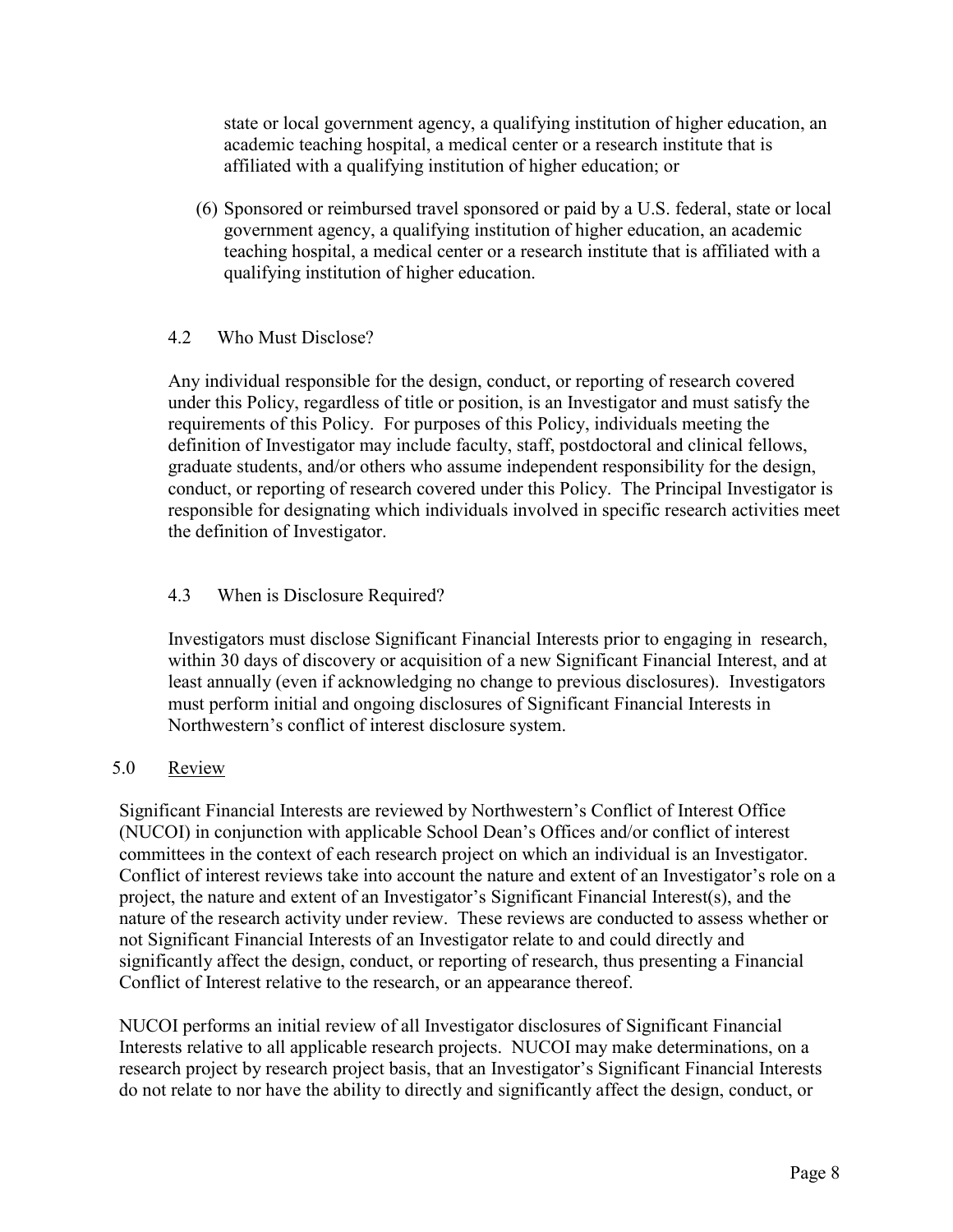reporting of the research, or NUCOI may refer reviews to the School in which the Investigator holds a primary appointment for further evaluation and disposition.

Any Significant Financial Interests that have the potential to present a Financial Conflict of Interest for any research project are referred by NUCOI to the applicable School for review and disposition. Designated individuals in each Schools' Dean's Office then review the Significant Financial Interest(s) to determine whether or not the Significant Financial Interest presents a Financial Conflict of Interest for the related research activity. Reviews for Investigators whose primary appointment is in a University Research Center will be conducted by NUCOI or Northwestern's Conflict of Interest Oversight Committee (COIOC), rather than a School Dean's Office or an individual School-based committee. The determination of whether or not a Significant Financial Interest represents a Financial Conflict of Interest may occur by designated individuals in the Schools' Dean's Offices, School-based conflict of interest committees, or the COIOC. Individual matters or reviews may be referred to the COIOC at any time by NUCOI, School Dean's Offices, or School-based conflict of interest committees.

Reviews and determinations must occur prior to expenditure of funds for new projects and within 60 days of newly-disclosed Significant Financial Interests. Additionally, reviews and determinations must occur within 60 days of the addition of new Investigators to projects during the life of a project.

# <span id="page-8-0"></span>6.0 Management

If a Financial Conflict of Interest determination is made, School Dean's Offices, School-based conflict of interest committees, the COIOC, and/or NUCOI (working with Investigators and others as needed) develop a conflict of interest management plan to manage, reduce, or eliminate the Financial Conflict of Interest. Conflict of interest management plans are strategies designed to mitigate the potential for an Investigator's Significant Financial Interests to impact or bias research objectivity and/or the safety or welfare of human research participants.

Conflict of interest management plans could include disclosure of the Financial Conflict of Interest (to study teams, collaborators, the Institutional Review Board, human research participants, and in presentations and publications), a reduced role in the research, and/or independent review of research data and results. Additional conflict of interest management strategies may be employed depending on the nature of the Financial Conflict of Interest and the nature of the research activity. In extreme cases, an Investigator may be prohibited from participating in research due to the level and extent of Significant Financial Interests deemed to present a Financial Conflict of Interest relative to specific research activity.

Investigators must acknowledge agreement to conflict of interest management plans in order to engage in research for which Financial Conflict of Interest determinations are made.

Financial Conflict of Interest determinations are made, and conflict of interest management plans implemented, by designated applicable institutional conflict of interest officials/parties (i.e. NUCOI, School Dean's Offices, School-based conflict of interest committees, or the COIOC). However, it is in the purview of Northwestern's Institutional Review Board (IRB) to review the conflict of interest management strategies associated with IRB protocols and determine whether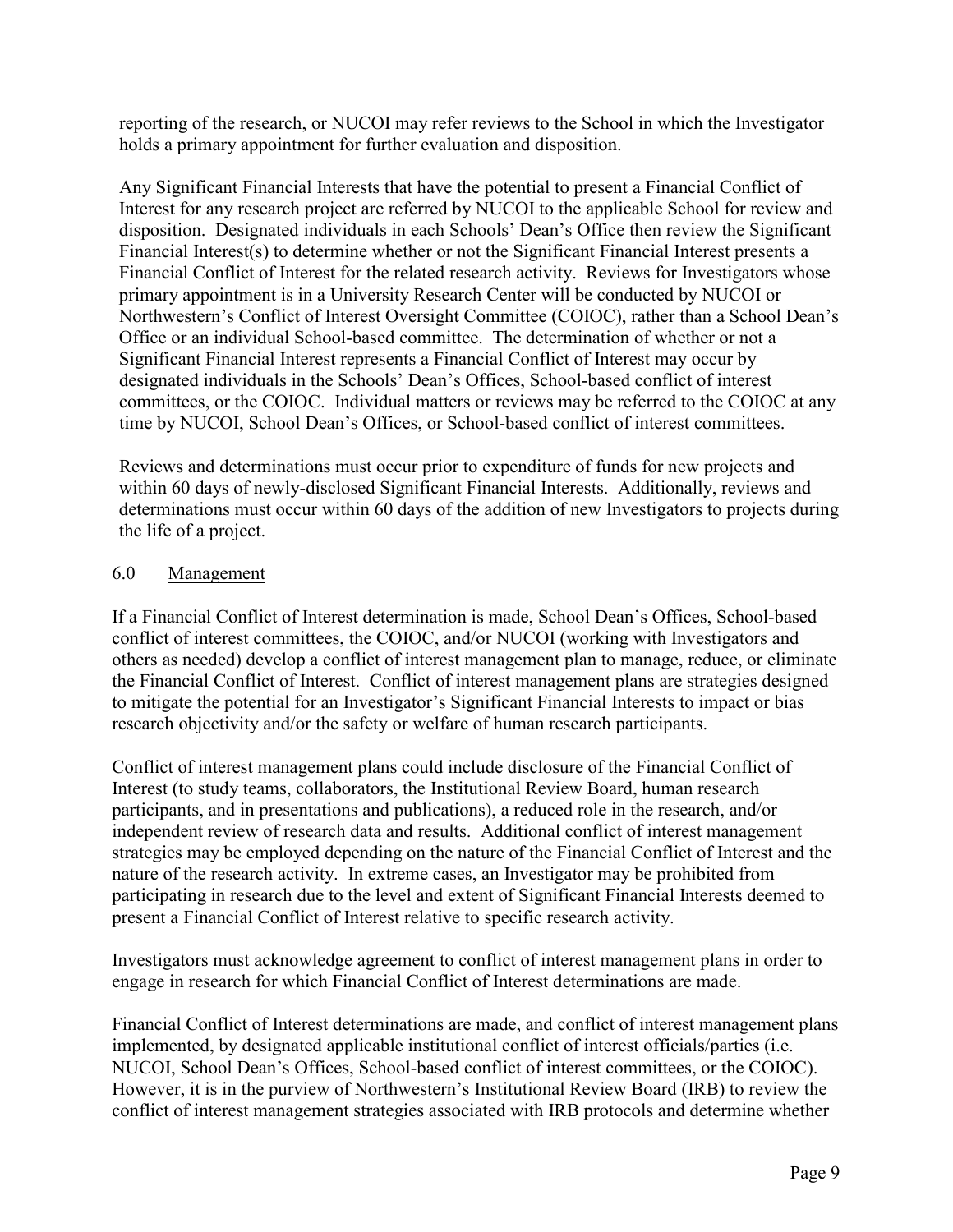or not the conflict of interest management is sufficient with respect to the rights and welfare of human research participants, or whether the IRB determines that additional conflict of interest management is necessary to protect the rights and welfare of human research participants. The IRB is notified of Financial Conflict of Interest determinations made, and conflict of interest management strategies implemented, relative to research involving human research participants.

The conditions of and compliance with Investigator conflict of interest management plans are reviewed on at least an annual basis by School Dean's Offices and NUCOI. On an ad hoc basis, NUCOI also conducts independent monitoring and verification to ensure that the conditions of conflict of interest management plans are being met.

# <span id="page-9-0"></span>7.0 Appeals

For information on appealing determinations regarding Financial Conflicts of Interest or conflict of interest management, refer to sections 5.3 and 10.0 of the *[Policy on Conflict of Interest and](https://www.northwestern.edu/coi/docs/core_coi_policy.pdf)  [Conflict of Commitment](https://www.northwestern.edu/coi/docs/core_coi_policy.pdf)*.

# <span id="page-9-1"></span>8.0 External Reporting

NUCOI administers and oversees all external conflict of interest reporting for Northwestern in accordance with federal and individual sponsor requirements.

Some external sponsors, such as PHS, require Northwestern to provide initial and ongoing reports relative to Investigator's Financial Conflict of Interest determinations as they relate to specific research activities. For Financial Conflicts of Interests relative to PHS-funded research, NUCOI must perform the required conflict of interest reporting prior to the expenditure of funds for new projects, within 60 days of newly-determined Financial Conflicts of Interest identified during the life of a project, and on an annual basis thereafter prior to progress report submission during the life of a project.

In addition, PHS requires Northwestern to make available to the public, upon request, specific information regarding Financial Conflicts of Interest determined for senior and key personnel relative to PHS-funded research. NUCOI is required to provide specific information relative to such public requests within five business days of the request.

# <span id="page-9-2"></span>9.0 Subrecipients

Northwestern must apply relevant originating sponsor conflict of interest requirements to subrecipients. Therefore, Northwestern must identify whether or not a subrecipient has a conflict of interest policy compliant with applicable originating sponsor conflict of interest requirements. If a subrecipient does not have a conflict of interest policy compliant with applicable originating sponsor conflict of interest requirements, in order to proceed with the Northwestern collaboration, the subrecipient must agree to abide by this Policy relative to the subrecipient investigators and the specific subrecipient research activity for the duration of that activity. The subrecipient agreement must incorporate terms that establish whether the conflict of interest policy of Northwestern or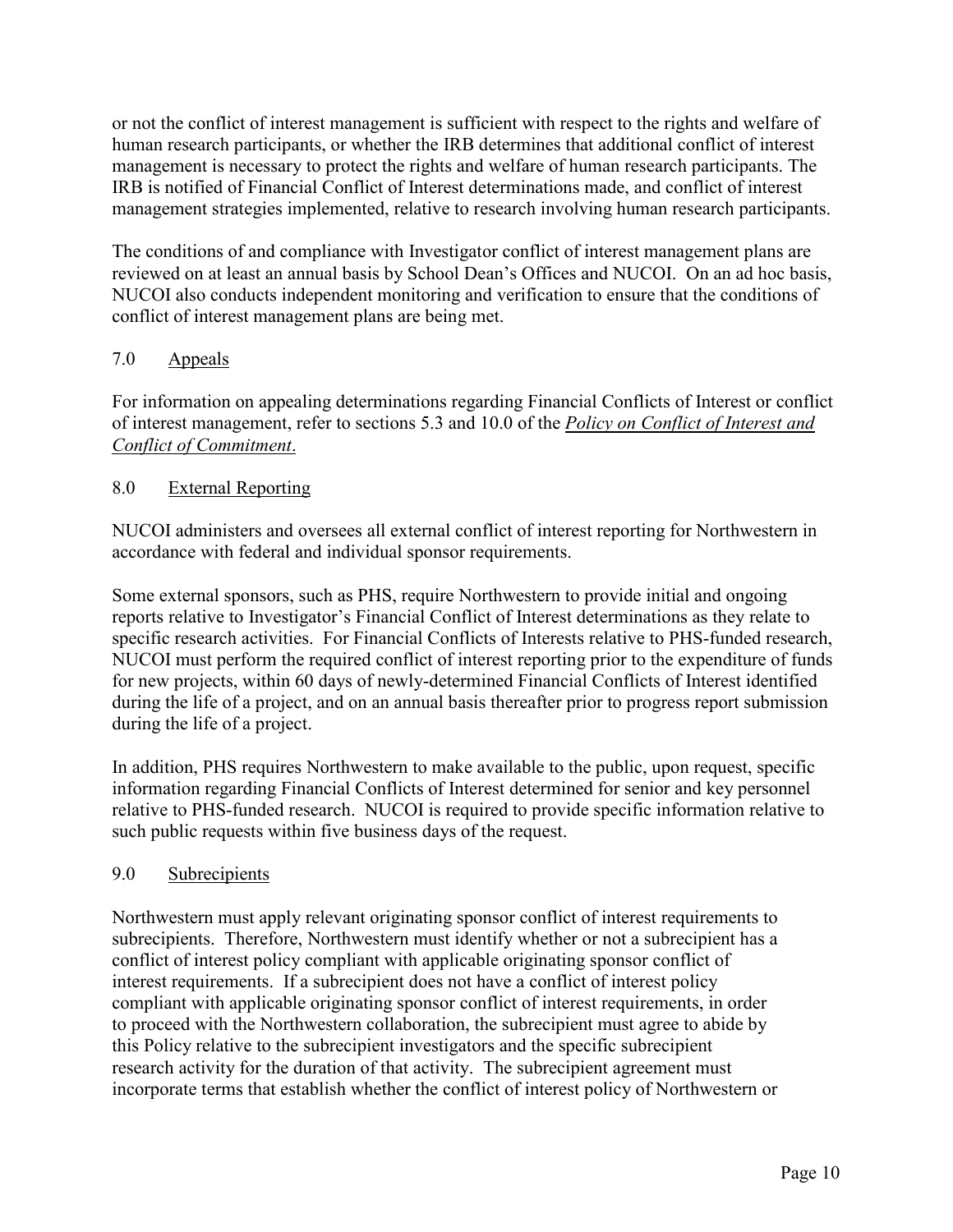that of the subrecipient will apply to subrecipient investigators, and obligations of the subrecipient relative to conflict of interest in either case.

# <span id="page-10-0"></span>10.0 Noncompliance

The following are examples of noncompliance with this Policy:

- a) Failure to submit a timely disclosure;
- b) Submission of an incomplete, erroneous or misleading initial, updated or annual disclosure;
- c) Failure to disclose information as required by this Policy; or
- d) Failure to comply with prescribed management plans.

Any instances of Investigator noncompliance may require that the Investigator repeat Northwestern's required conflict of interest training module. Additional disciplinary action for noncompliance with this Policy will be decided in accordance with applicable Northwestern disciplinary policies and procedures as outlined in the Faculty Handbook, the Staff Handbook, and other relevant policies. Ramifications for noncompliance could include restrictions relative to proposing and engaging in Northwestern research and/or an internal review of the research, as well as other disciplinary action up to and including termination.

For instances of noncompliance involving PHS-funded research, whenever a Financial Conflict of Interest is not identified or managed in a timely manner, including failure by the Investigator to disclose a Significant Financial Interest, or failure of an Investigator to comply with the conditions of a conflict of interest management plan, Northwestern must conduct a retrospective review of the Investigator's research activities on the project to determine if there is bias in the design, conduct, or reporting of the research resulting from the Financial Conflict of Interest. The retrospective review must be completed within 120 days of the determination of noncompliance. If bias is found in the course of the retrospective review, Northwestern must promptly notify PHS and submit a mitigation report that addresses the impact of the bias on the research and the University's plan of action to eliminate or mitigate the effect of the bias.

Additionally, for instances of noncompliance noted above involving PHS-funded clinical research whose purpose is to evaluate the safety or effectiveness of a drug, medical device, or treatment, the Investigator is thereafter required to disclose the Financial Conflict of Interest in each public presentation of the results of the relevant research and also request an addendum to previously published presentations of the relevant research.

### <span id="page-10-1"></span>11.0 Confidentiality

Access to information collected in connection with this Policy will be limited to those with a need to know and will be shared in accordance with Northwestern policies and federal regulations.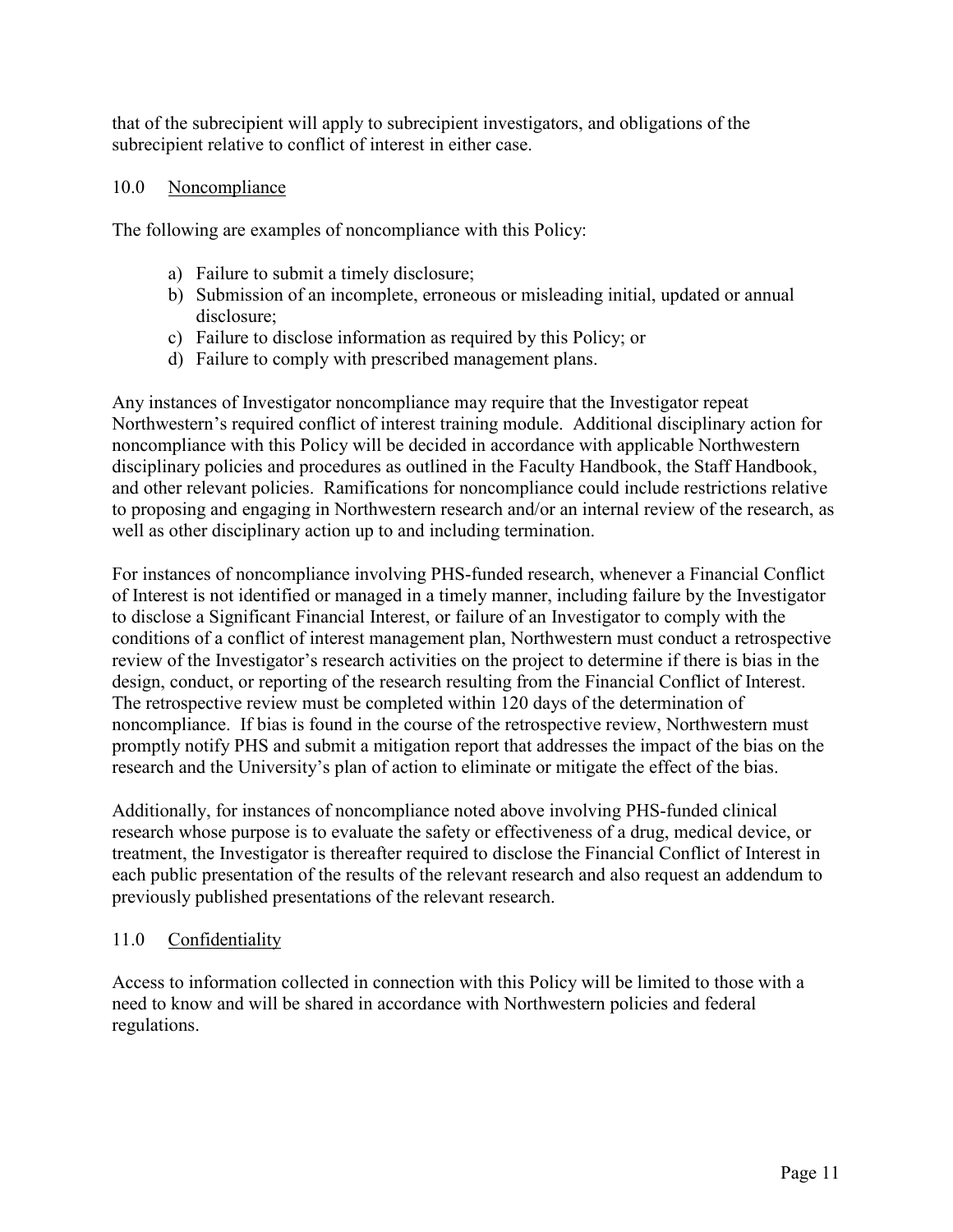# <span id="page-11-0"></span>12.0 Record Retention

Conflict of interest records relative to research covered under this Policy must be maintained for a period of three years after any applicable research project's final financial report is submitted to the sponsor, or until three years after the final action has been taken on any audit, litigation, or claim. Please refer to the *[Policy on Retention of University Records, Appendix A.](http://policies.northwestern.edu/docs/RUR_Appendix_A061913.pdf)*

# <span id="page-11-1"></span>13.0 Roles and Responsibilities

# 13.1 Investigators

Investigators are responsible for engaging in research design, conduct, and reporting that is free from bias resulting from conflicts of interest. Investigators have an obligation to meet initial and ongoing conflict of interest training and disclosure requirements and comply with the conditions of conflict of interest management plans, if applicable.

# 13.2 Northwestern Conflict of Interest Office

Northwestern's Conflict of Interest Office (NUCOI) oversees and implements the University's faculty, staff, research, and institutional conflict of interest policies and procedures, ensures compliance with applicable conflict of interest regulatory requirements, provides guidance and support to the Northwestern community regarding conflict of interest policies, systems, standards, and procedures, and administers and supports the activities of the COIOC and the Staff Conflict of Interest Committee. NUCOI administers conflict of interest training and disclosure requirements Universitywide, performs initial reviews of Investigators' Significant Financial Interests in the context of research activities, and refers reviews to Schools or the COIOC for further evaluation and disposition. The Director of NUCOI is Northwestern's institutional official for conflict of interest and fulfills Northwestern's conflict of interest reporting requirements to federal agencies, external sponsors, and the public when required. NUCOI performs ongoing compliance monitoring of the conflict of interest requirements detailed in this Policy, the *[Policy on Conflict of Interest and Conflict of Commitment](https://www.northwestern.edu/coi/docs/core_coi_policy.pdf)*, and the *[Policy on Institutional Conflict of Interest in Research](https://www.northwestern.edu/coi/policy/institutional_policy.pdf)*. NUCOI may escalate reviews, disputes, or issues to the COIOC at any time.

13.3 School Dean's Office Designees and School-based Conflict of Interest Committees

Schools are responsible for promoting and facilitating research design, conduct, and reporting that is free from bias resulting from conflicts of interest. Designated individuals in each School Dean's Office and School-based conflict of interest committees, if applicable, perform reviews referred from NUCOI of Investigators' Significant Financial Interests relative to applicable research projects. Schools make determinations, on a research project by research project basis, whether or not Investigators' Significant Financial Interests present conflict of interest concerns. If a Financial Conflict of Interest determination is made, Schools work with Investigators and others as needed to develop a conflict of interest management plan to manage, reduce, or